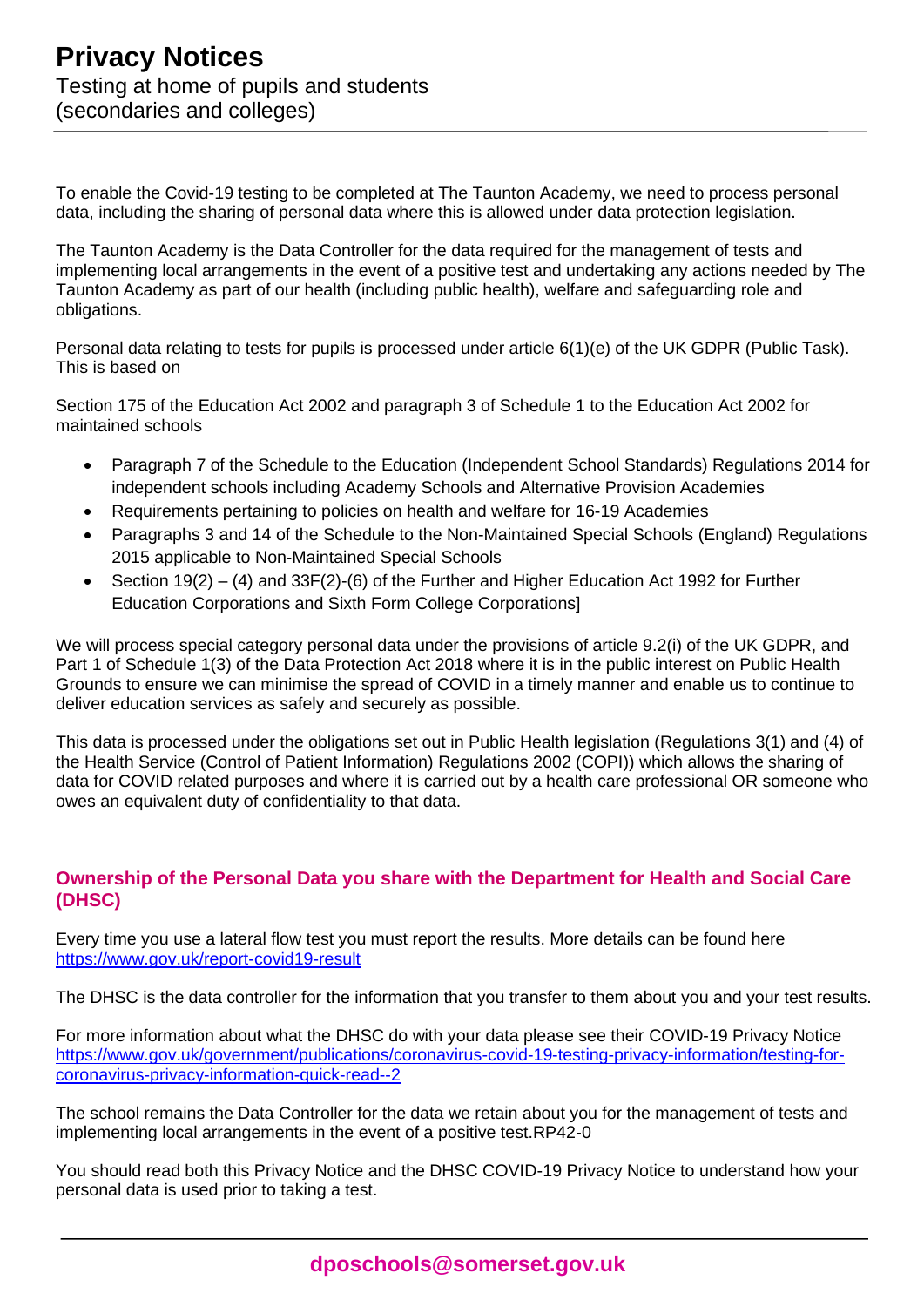## **Personal Data involved**

The following personal data is processed by the school in relation to your test:

- Name
- Unique code assigned to each individual test and which will become the primary reference number for the tests.
- Test result

For more information about what the DHSC do with your data please see their COVID-19 Privacy Notice.

#### **How we store your personal information**

We will maintain a test kit log which will record against your name details of the testing kit which has been provided to you. We may also record Personal Data about you in its internal COVID-19 test register (our COVID-19 test register will not be shared with DHSC).

This information will only be stored securely on locally managed systems with appropriate access controls and will only be accessible to personnel involved in the management of tests and implementing local arrangements in the event of a positive test.

We will retain our test kit log and COVID-19 test register for a period of 12 months from the date of the last entry in the log.

For more information about what the DHSC do with your data please see their COVID-19 Privacy Notice.

## **Processing of Personal Data Relating to Positive test results**

We will use this information to enact our own COVID isolation and control processes without telling anyone who it is that has received the positive test.

For more information about what the DHSC do with your data please see their COVID-19 Privacy Notice.

This information will be kept by the school for a period of twelve 12 months and by the NHS for 8 years.

## **Processing of Personal Data Relating to Negative and Void test results**

We will record a negative and void result for the purpose of stock controls of tests and general performance of the testing process.

## **Data Sharing Partners**

The personal data associated with test results will be shared with:

• DHSC, NHS, PHE – to ensure that they can undertake the necessary Test and Trace activities and to conduct research and compile statistical information about Coronavirus.

**dposchools@somerset.gov.uk**